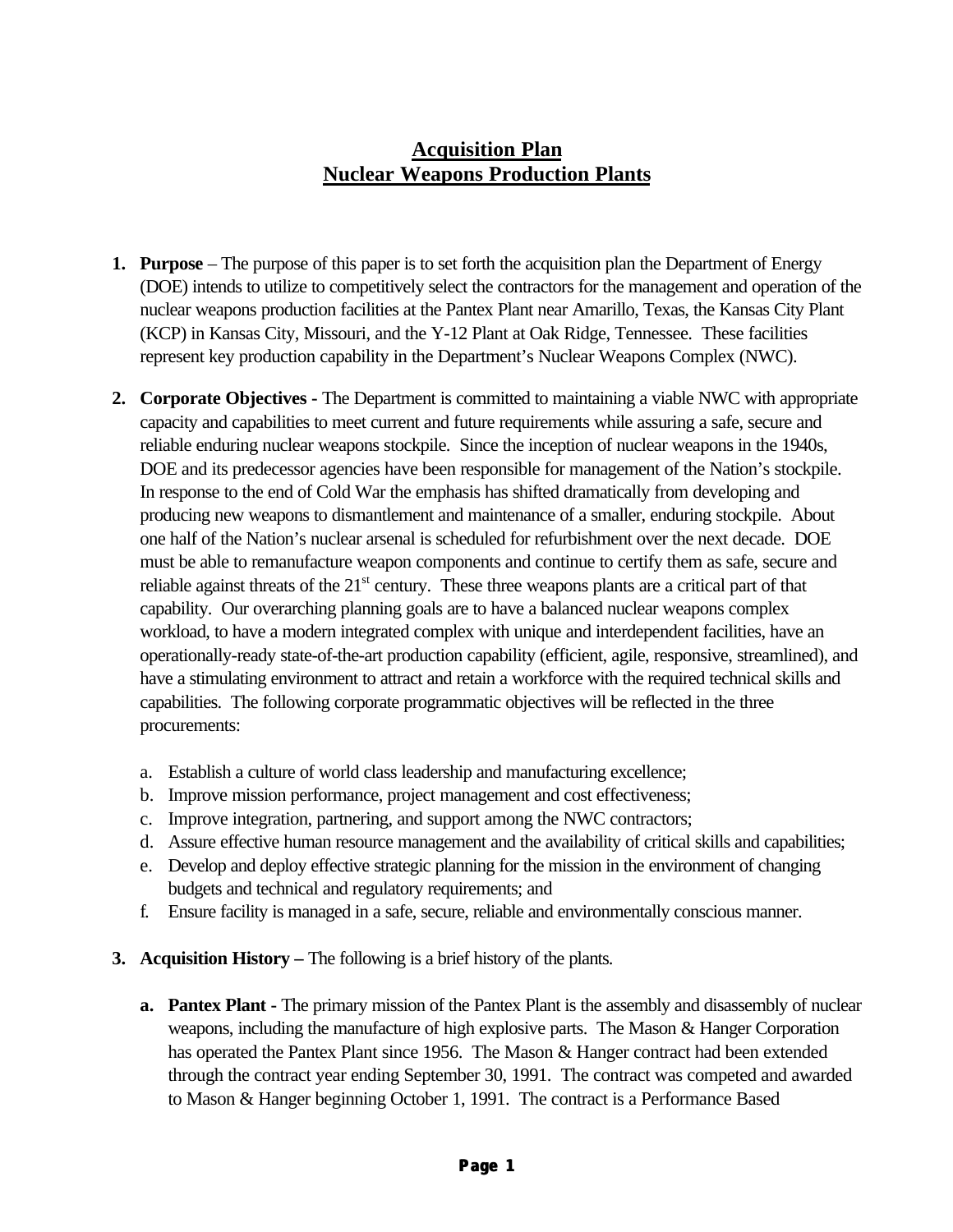Management Contract (PBMC), Management and Operating (M&O), Cost-Plus-Award Fee (CPAF) contract. It currently has an estimated annual budget of approximately \$300 million and will expire on September 30, 2000.

- **b. Kansas City Plant** The primary mission of the Kansas City Plant is the production and delivery of electrical, electronic, mechanical, electro-mechanical, and plastic replacement components and hardware for the Stockpile Stewardship Program. AlliedSignal or its predecessors have operated the facility since 1948. The current contract is a PBMC M&O type, CPAF contract with an estimated annual budget of approximately \$275 million. The contract has a current expiration date of March 31, 2000, but will be extended through December 31, 2000.
- **c. Y-12 Plant -** The primary mission of the Y-12 Plant is to support national security programs through production of weapons components and parts; stockpile evaluation and maintenance; stockpile surveillance; dismantlement; and nuclear materials management, storage, and disposition. The Y-12 Plant has been operated by LMES, formerly Martin Marietta Energy Systems, Inc. since 1984. The current contract is a PBMC, M&O type, CPAF contract with an estimated annual budget of approximately \$600 million. The contract has a current expiration date of March 31, 2000, but will be extended consistent with the schedule for transition to the new contract.
- **4. Acquisition Strategy**  Key acquisition strategy elements are set forth below. The Department intends to conduct three independent acquisitions that reflect a common set of corporate programmatic objectives and allow for tailoring to meet the different plants' missions.
	- **a. Full and Open Competition** –These procurements will provide for full and open competition consistent with Federal competition requirements. In the interest of competition, DOE will accept proposals from entities proposing individually or in other legal business combinations (see paragraph 5h.ii (2) below).
	- **b. Source Selection Authority (SSA) and Source Evaluation Boards (SEBs) -** A single SSA will make the selections on the three acquisitions. SEBs will be established for each acquisition. Common senior level ex-officio membership will be established consisting of senior Headquarters officials and Albuquerque and Oak Ridge Operations Office officials to oversee the overall conduct of the acquisitions and assure the acquisitions achieve Departmental corporate programmatic objectives. The SEBs may consist of representatives from Headquarters, Operations Offices, and Area or Site Offices.
	- **c. Number of contract awards to a single offeror** The solicitations will not restrict any one offeror from receiving more than one of the three contract awards. Offerors will be required to provide unqualified letters of intent for each key person of the proposed management team. Offerors are cautioned, however, that if an offeror proposes the same key person(s) on more than one solicitation and is selected for award of one of the contracts, then that offeror will not be afforded the opportunity to revise their proposal(s) for subsequent solicitation(s), and those proposals will be considered invalid.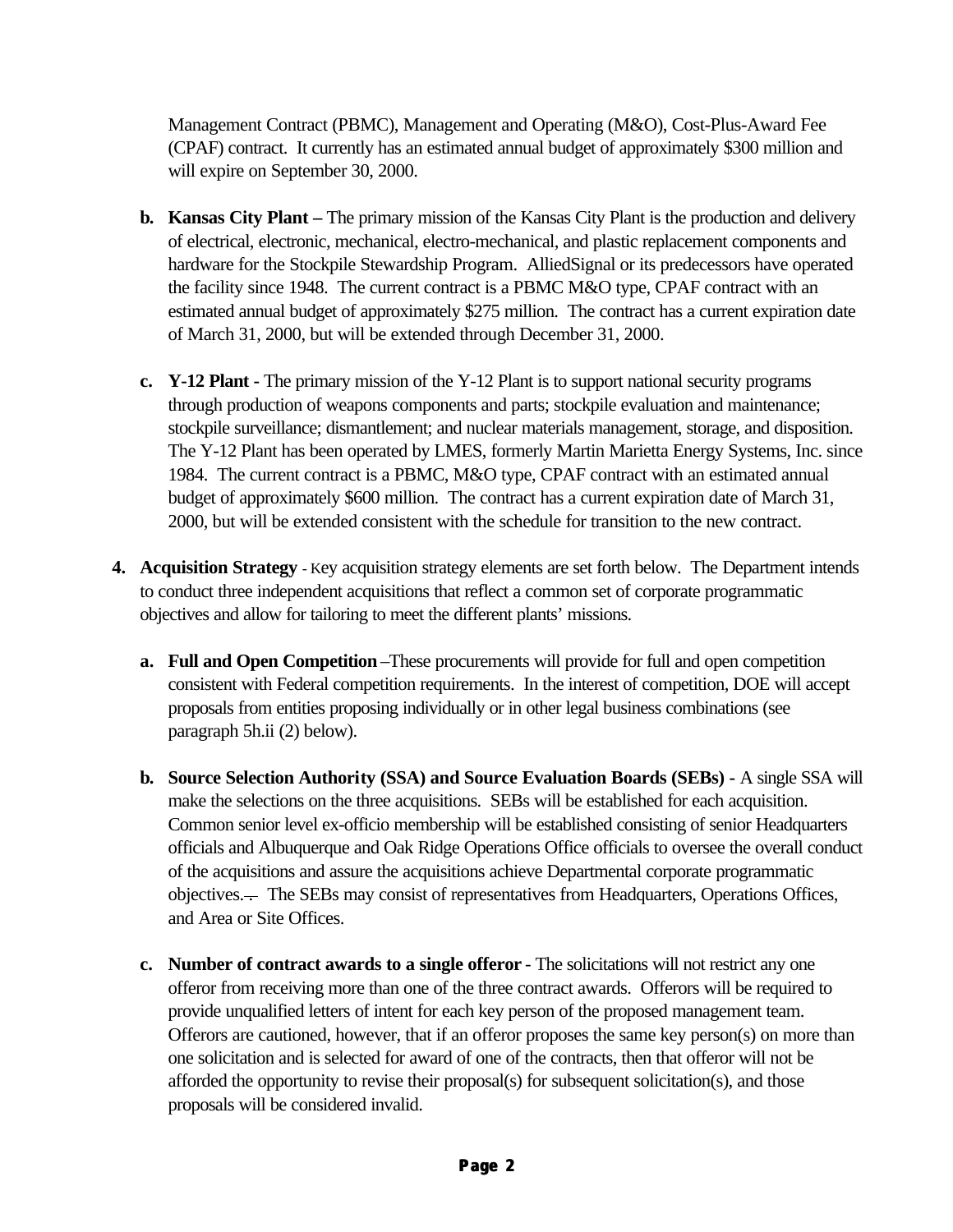- **d. Alternate Proposals** DOE will not entertain or evaluate alternate proposals including those that are contingent on winning more than one award. However, as discussed elsewhere in this paper, offerors may be asked to propose ideas for improving complex-wide integration and site specific efficiencies that reduce cost or provide programmatic improvements.
- **e. Selection Process** Consistent with the Department's objective of reducing acquisition cycle time and in consideration of the rigorous schedules mandated by the Secretary of Energy, each procurement will be managed to a strict schedule. Accordingly, source selection streamlining techniques will be utilized to the maximum extent practicable. The following processes will be accomplished in order to insure effective communication with industry as well as promoting and encouraging industry participation. The processes are broken into two phases:
	- i. Pre-Solicitation Processes Prior to the release of the solicitation, a web-site will be established for information pertaining to each contract site. This web-site will be used for all three acquisitions and will augment communicating the Department's plans and requirements to potential bidders. The web-site will include:
		- (1) This acquisition plan.
		- (2) Portions of the draft solicitation as they are completed in order to streamline the process and initiate industry comments and recommendations early in the process.
		- (3) Comments by industry along with responses from the SEB.
		- (4) A reading room to include the Stockpile Stewardship Plan, Chiles Commission Report, and specific plant background information, such as: a briefing and/or tour of the three facilities, programmatic environmental impact statements (PEIS), past performance evaluation reports and plans, and other pertinent data related to the applicable plant and contract. This reading room will facilitate the dissemination of information and streamline the process thus eliminating the need for a pre-solicitation or pre-proposal conference.
		- (5) Informational meeting announcements if necessary and any minutes.
		- (6) Pertinent schedule information and progress reports.
	- ii. Solicitation, Evaluation and Source Selection These procurements will be conducted in accordance with the procedures set forth in Federal Acquisition Regulation (FAR) Subpart 15.3. The SEB will streamline the process to the maximum extent practicable by:
		- (1) Reducing cycle time by adherence to a strict schedule which provides for contract award within 6 months of the solicitation release;
		- (2) Making award without discussions unless it is determined after initial evaluation that discussions are warranted and in the best interest of the government;
		- (3) Issuing the solicitations electronically and providing for the electronic submission of proposals;
		- (4) Requiring unconditional acceptance of contract terms and conditions;
		- (5) Utilizing a limited number of critical discriminating evaluation criteria and sub-criteria;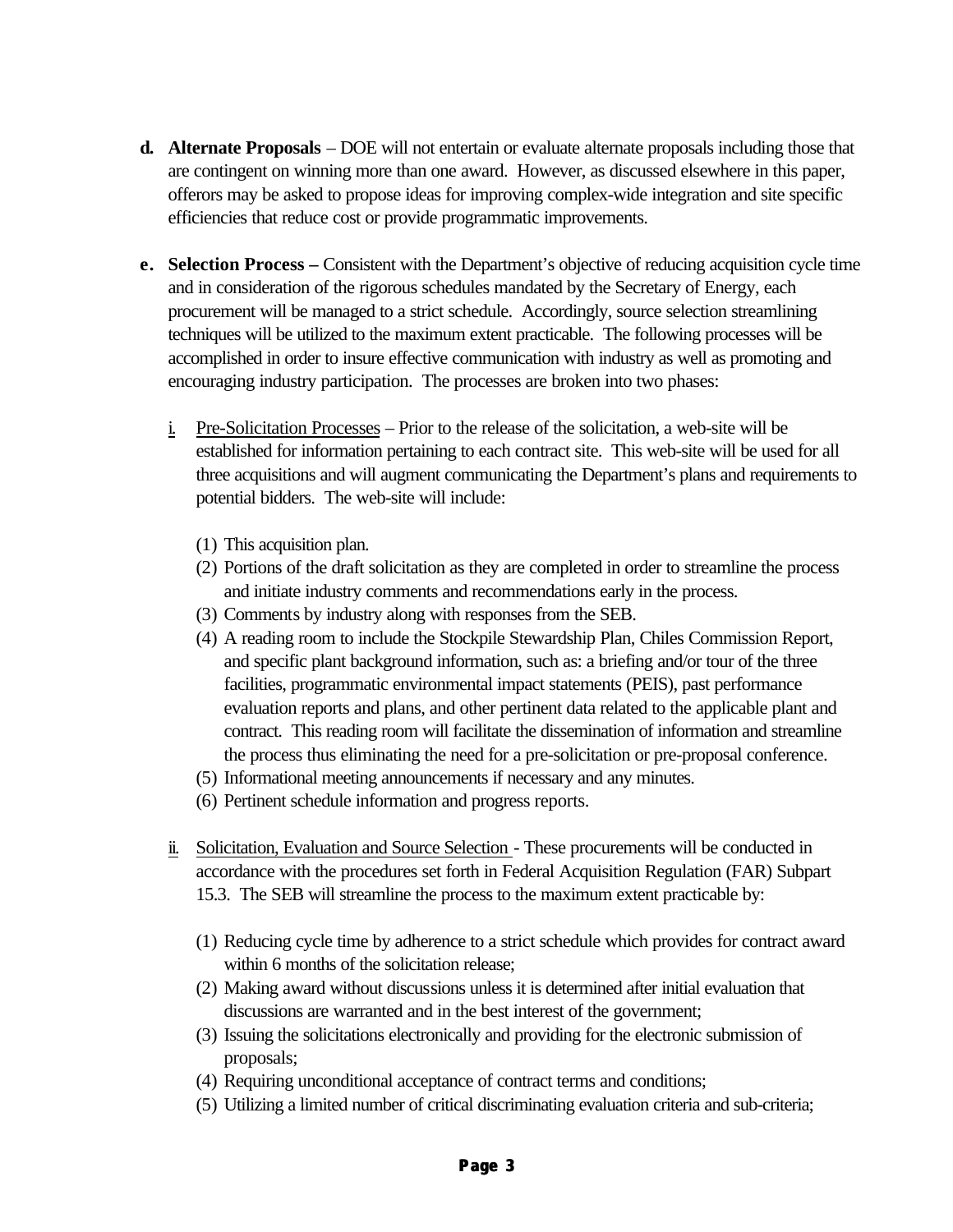- (6) Minimizing the page count of proposals received;
- (7) Permitting the advance submission of business and past performance information by offerors and providing advisory "downselects";
- (8) Limiting past performance information requirements to the minimum needed for evaluation purposes and standardizing the past performance questionnaire; and
- (9) Utilizing oral presentations.
- **f. Key Technical and Business Emphasis Areas** The evaluation criteria utilized for the three procurements will be responsive to the corporate programmatic objectives stated in paragraph 3 above, but tailored, as applicable, to suit the needs of the individual procurements. The selection for award will be based on those firms providing the best overall value to the Government. The SEB evaluation criteria will focus on the critical discriminating elements. These common key emphasis areas will form the basis for the evaluation criteria and sub-criteria for the three procurements:
	- (1) Key personnel experience and leadership in creating an organization capable of managing complex manufacturing operations, causing overall positive change, improving performance and meeting commitments to customers, and adapting to changing requirements;
	- (2) Approach to technical, business, cost and productivity efficiencies at the plant and across the NWC sites;
	- (3) Approach to managing plant facilities in a safe, secure, reliable, and environmentally conscious manner;
	- (4) Approach for managing the work force to support the mission while improving organizational efficiency, and meeting applicable recommendations from the Chiles Commission report;
	- (5) Strategic approach to meet plant specific and NWC-wide mission requirements while improving manufacturing quality; balancing near-term and long-term mission objectives; and addressing the broad range of risks, challenges, and other requirements;
	- (6) Past performance; and
	- (7) Small Disadvantaged Business Participation: Consistent with Subpart 19.1202 of the Federal Acquisition Regulation, the extent of small disadvantaged business concern participation will be evaluated.
- **g. Cost Considerations** Cost will not be point-scored. The offerors' proposed transition cost, fee proposal, and executive compensation will be evaluated for reasonableness and realism. In addition, offerors may be required to submit fixed price elements of work. The RFP will include a budget estimate for the work to be performed at each plant, broken down into appropriate cost categories (i.e. Production, R&D, EM) in accordance with DEAR 970.15404-4-5. Potential offerors will propose a corresponding fee for that year's budget of work to be performed.
- **h. Other Key Requirements**. The following represent the other key requirements that must be met by each offeror to be eligible for award: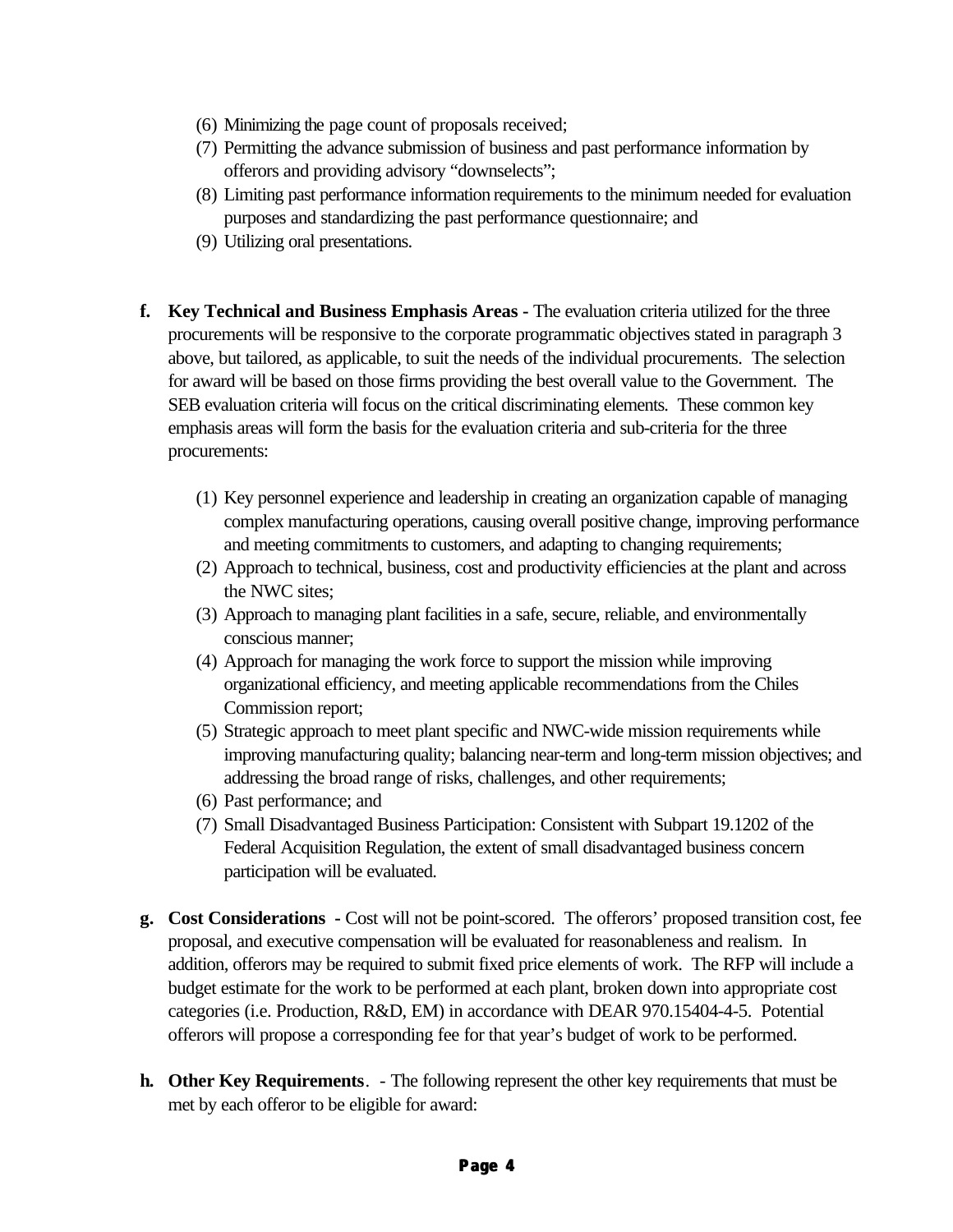**i. Hiring of Existing Personnel**. The offeror must commit to: (a) offer employment to all Regular (as defined in Appendix A of the RFP) personnel currently employed by the existing M&O contractor, with the exception of those individuals defined as Key Personnel and other identified senior management, at comparable compensation packages; (b) Take over existing pension plans established specifically for the current contract and establish or take over savings plans at the same employer and employee contribution rates allowable under the existing contract; (c) credit employees length of service requirements with the existing contractor toward any length of service requirements of the replacement contractor for the purpose of establishing fringe benefits and; (d) recognize all currently certified collective bargaining agents and their existing bargaining agreements.

#### **ii. Contractor Performance**

- (1) **Performance Guarantee** A performance guarantee will be required to protect the government's interest in the event the prospective contractor is newly created (a separate corporate entity) and/or lacks the financial resources to carry out performance under the contract, including any liabilities it could incur to the Department under the terms of the contract. While no contractual relationship will exist with the guarantor, the performance guarantee will be signed by the guarantor(s), [e.g., parent corporate entity(ies)], who itself must be found to have sufficient resources to satisfy the guarantee, and will contractually bind the guarantor(s) to fulfill all contractual obligations of the contract.
- (1) **Contractor Accountability -** In the interest of competition, DOE will accept proposals from individual firms as well as corporate teaming arrangements. In the event a corporate teaming arrangement is proposed, a single point of responsibility and accountability will be required. A management and integrating contract arrangement is not desired

## **iii. Foreign Ownership, Control or Influence (FOCI)**

- **iv. Organizational Conflict of Interest**
- **v. Organization Size** Must have annual revenue greater than \$100 million
- **vi. Total Available Fee** The total available fee will be established strictly in accordance with the Department's fee policy set forth in DEAR 970.1504-4. Each contract will provide for all fee to be at risk (e.g. no base fee).

## **5. Contracting considerations**

**a. Contract Type -** A cost-plus-award/incentive-fee, Performance-Based Management and Operating Contract (PBMC) is anticipated. This type of contract is considered most appropriate due to: 1) the significant complexity and magnitude of the work being performed, 2) the need to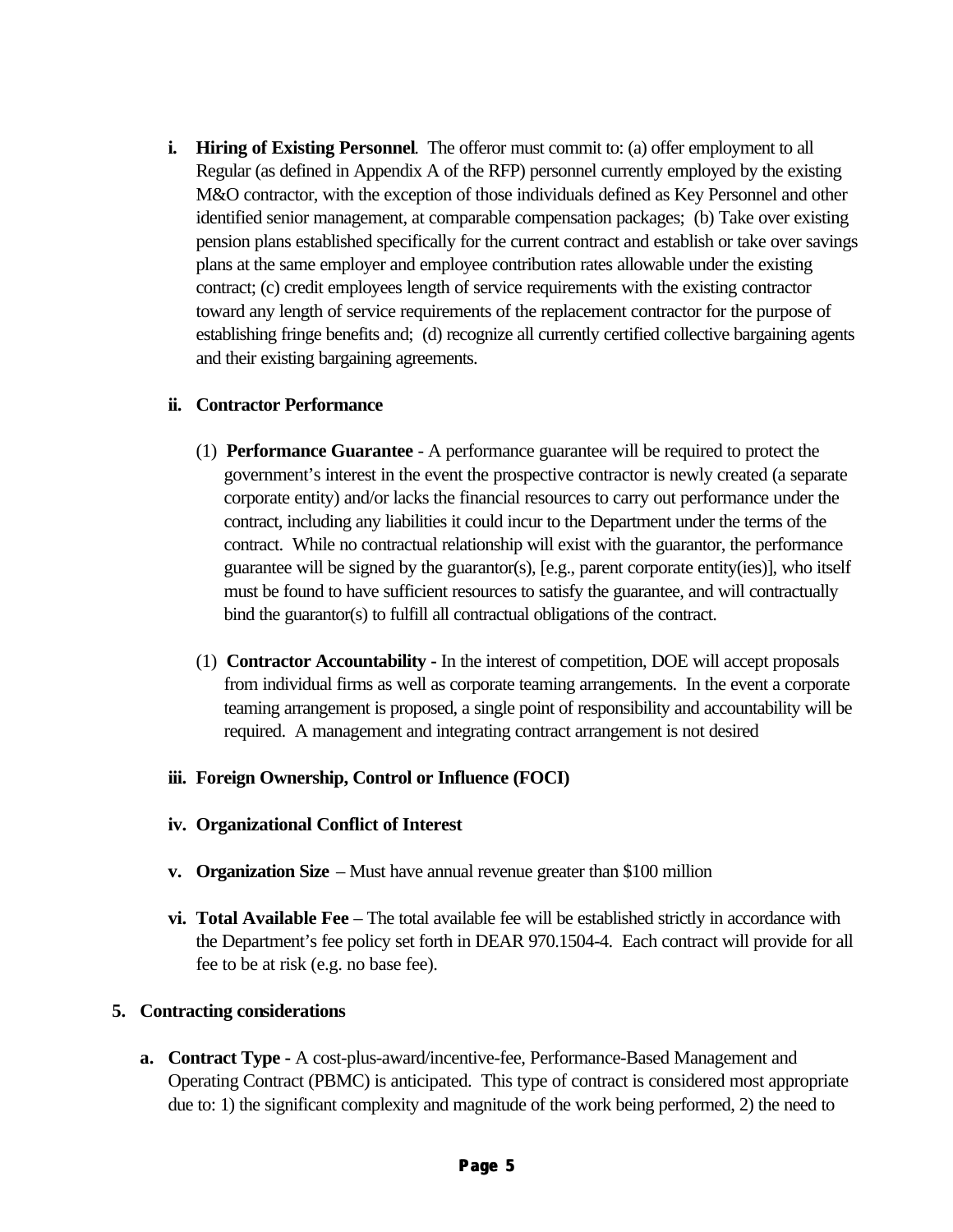draw upon the existing program and management expertise of the private sector, 3) the need for the Government to retain broad program management responsibility with the contractor responsible for day-to-day management and performance of work, and 4) the need to ensure performance results are achieved at reduced cost. The resultant contract will set forth performance objectives, measures, and expectations and utilize critical performance incentives to reflect program priorities and promote quality performance at less expense. This approach allows the government to put the appropriate emphasis on critical performance areas such as delivery performance, environment, safety and health (ES&H), and safeguards and security. This type of contract utilizes two basic types of performance incentive arrangements - Award Fee and Performance Based Incentive Fee. Both the award fee and the performance based incentive fee can be applied to either site specific or multi-site activities, as discussed below.

- **i. Award Fee** -Award fee will be used when it is necessary to subjectively determine if performance meets criteria established in the contract. This is in contrast to the objective validation of performance used with incentive type arrangements. Performance is evaluated and given a numeric and adjectival score that is converted by a fee conversion chart into a specific earned percentage of total award fee available. The areas typically covered by the award fee type incentive are quality, creativity, technical ingenuity, process improvement, and general management.
- **ii. Performance Based Incentive (PBI) Fee** Where critical work performance can be objectively measured and assessed, PBIs are typically used. These incentives tie a specific fee amount to a measurable outcome or output e.g., delivery, schedule, cost. When performance targets are met, specific amounts of fee are earned. It is anticipated that the resulting contracts will have at least 50% of the total available fee devoted to PBIs.
- **iii. Site Specific Incentives** Site specific incentives require that contractors achieve their individual site tasks. They can be either award fee or PBI type incentives. These incentives are independent of actions by other NWC contractors and are aimed at improving site specific performance or reducing cost. Examples of site-specific incentives are integrated safety management performance, construction projects, environment, safety and health performance, or a totally independent production activity.
- **iv. Multi-Site Incentives** Multi-Site incentives require integration with other contractors in the NWC plants and laboratories. These incentive structures focus the contractors on the execution of common objectives and programs instead of a focus on sites. These incentives will be predominantly of the PBI type, but could include subjective award fee elements. The contractors earn fee based on the collective accomplishment or performance against the common objectives of the team. Participating contractors all receive their pre-established share of the total fee when the final objective is achieved. When the final objective is not achieved the contractors will receive either no fee or, where failed interim milestones are involved, have their share of the fee reduced by a pre-established amount, regardless of which contractor is responsible for the failure. The purpose is to promote improved teamwork and